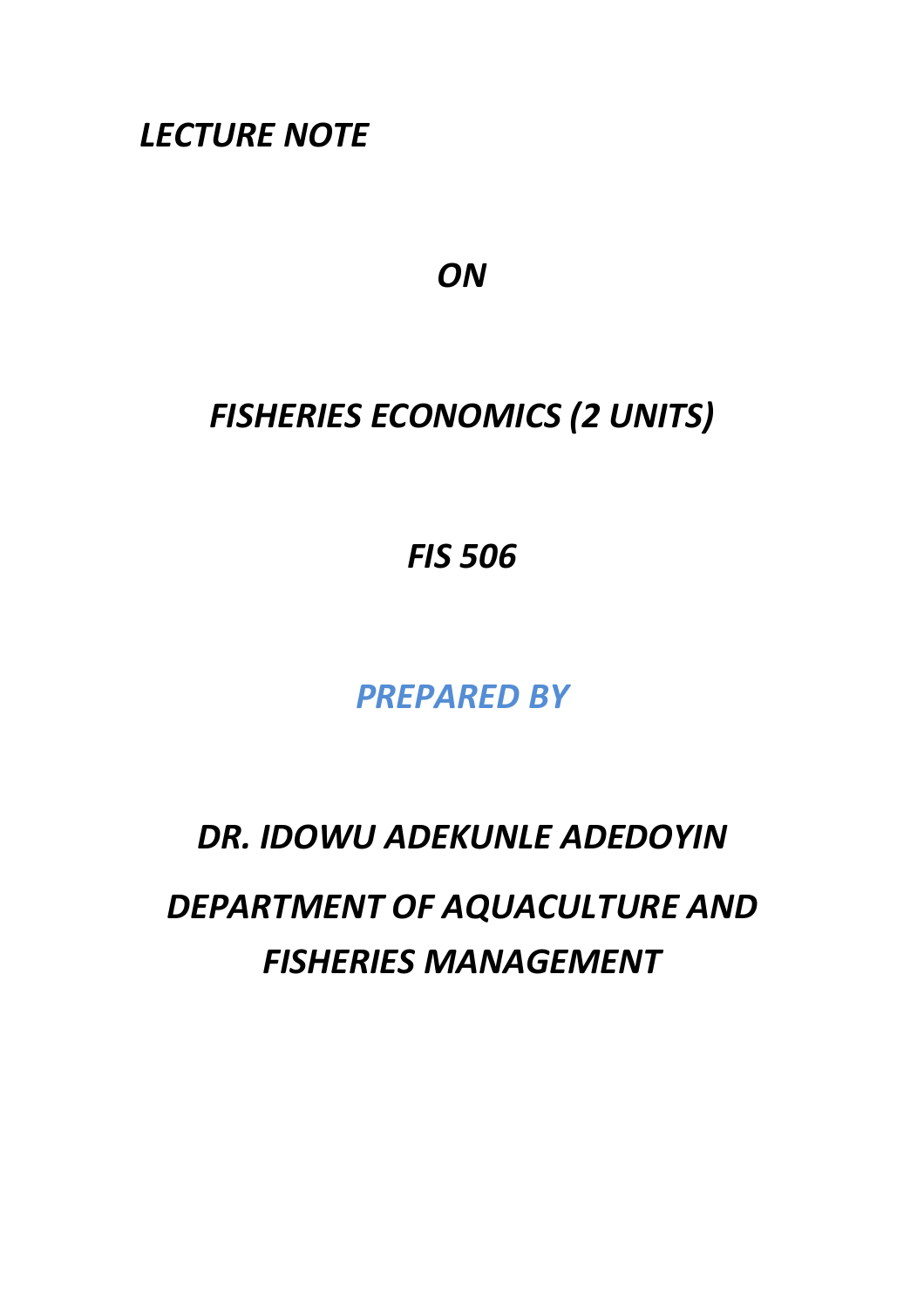## **FISHERIES ECONOMICS: (2UNITS)**

### **Contents**

## **Major economic constraints in fisheries development, Free access fishery**

#### **Major economic constraints in fisheries development**

#### **Aquaculture (Constraints)**

In spite of the potentials of the potentials of aquaculture, there are lots of problems militating against its development. Some of the constraints are:

- \*Poor quality fish seed
- \*Lack of cost effective fish feed
- \*Lack of capital
- \* Security of Fish farms
- \* Unstable government and defective government policies
- \* Faculty data collection
- \* Lack of environmental impact considerations and
- \* Poor marketing structure.
- 1.Poor Quality Fish Seed

This is due to lack of functional fish hatcheries where farmers can purchase fingerlings of good quality to stock their farms. Often they travel far distance to collect or source from the wild or open waters. Some hatcheries sell advanced fry as fingerlings. Leading to poor survival, stunted growth and poor returns of investment .

• High Cost of Fish Feeding

The high cost of fish feed especially good quality fish feed pellets has led to the farmers using quality feed to sparingly feed their fish. The high cost of fish meal and its competitive use b y L/stock farmer have made it unaffordable to fish farmers.

• Lack of Capital

Most fish farmers lack adequate capital to either operate farms profitable or expand them. The situation is made more difficult by the unwillingness of banks to grant loans to the farmers. The number of operational farms have reduced drastically due to lack of funds, this has led to decease in fish production.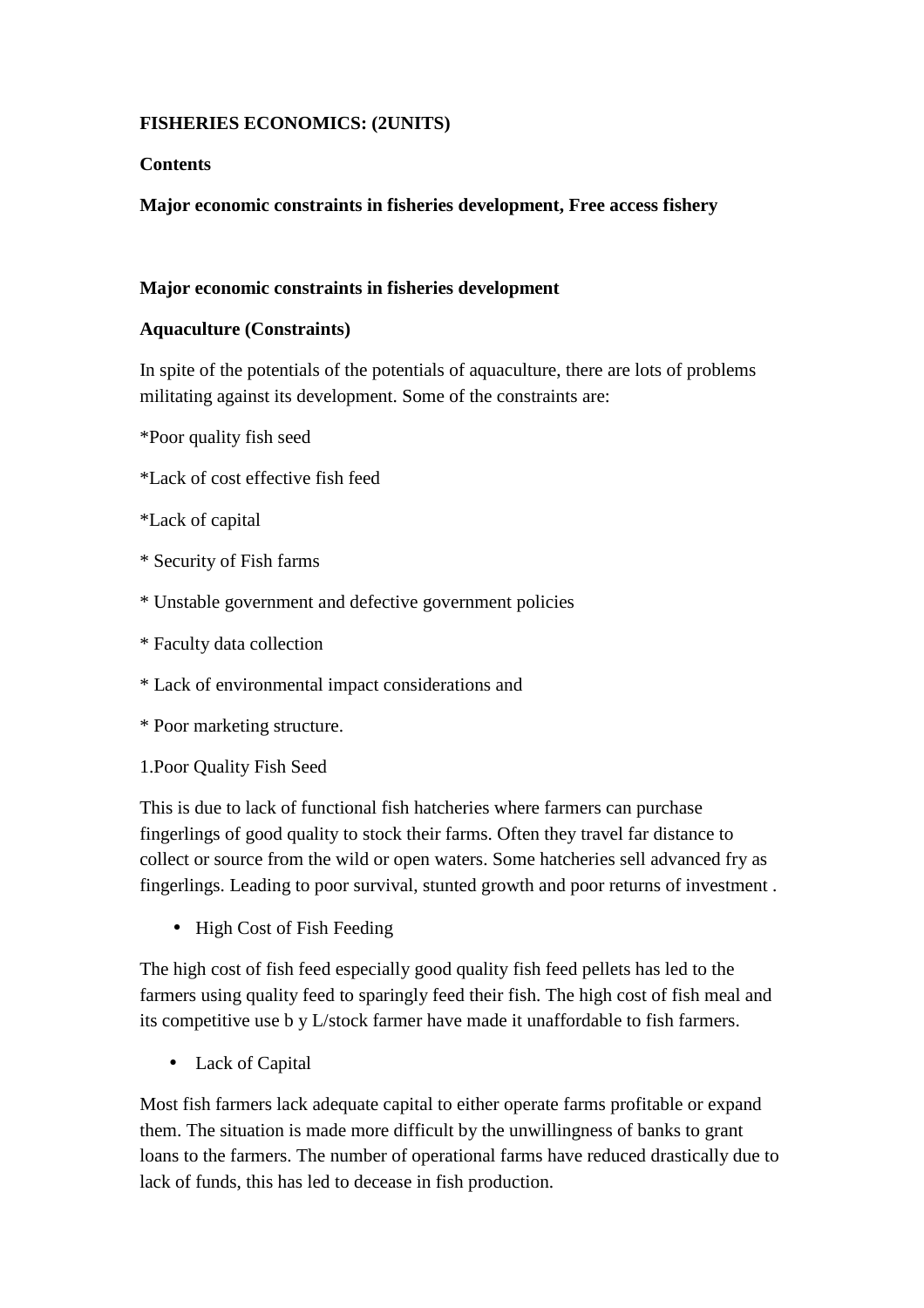• Unstable Government and Defective Government Policies

The instability and lack of continuity of governance in country has prevented successive governments from implementing national aquaculture policies and this has led to a haphazard pattern of development of aquaculture especially in Nigeria (Omitoyin, 2007).

Some programmes such as The National Accelerated Fish Production, Integrated Rural Fisheries Development Project, Fish seed multiplication Projects, pilot fish farms Project and Fresh water Fish Farming Demonstration and Development etc, however most of these programmes failed due to poor policy formulation, implementation and misplaced priority, financial mismanagement, lack of motivation among extension officers and lack of feasible time frame within which to accomplish stated policy objectives.

• Faulty data Collection

No adequate record keeping of aquaculture production in Nigeria. Most fish farmers do not keep the records of yearly production. Federal and State Fish Departments are not motivated to assist in collation of reliable and accurate data on aquaculture production.

Lack of environmental Impact Consideration

Environmental impact Assessment of most farms on the neighbourhoods and on the farms are not done by most farms, the result is that farms are wrongly located where domestic effluents or those from industries enter directly into ponds leading to pollution, poor growth and mass mortality of fish.

• Marketing of Aquaculture Products

Marketing of aquaculture products to some extent has become a problem in Nigeria. This is not because the supply is in excess of demand but because of uncoordinated marketing programmes. Many fish farmers sell their fish in fresh forms to middle men at very low prices. This means there must be need for networking and marketing information among fish farmers, processors and consumers on availability of fish and current market prices all over the country to prevent the farmers from being ripped off. There is also need to add value to aquaculture products in order to increase profit margin. Modern fresh fish distribution chains should be developed in order to make fish available to consumers no matter where they are in the country.

Poor road

Many roads leading to farm locations are generally bad and inaccessible due to poor state. This has made the movement of materials to and from the farm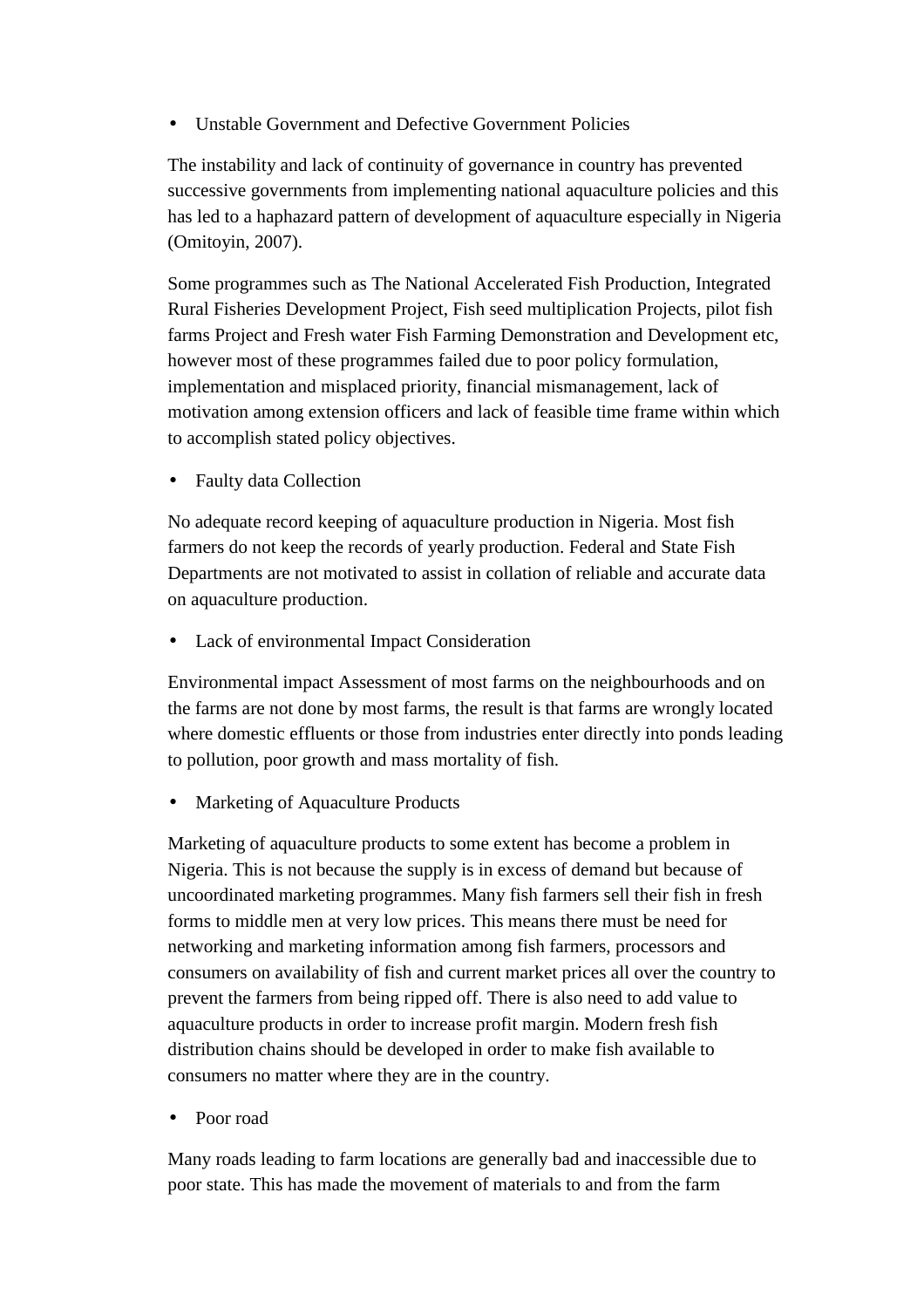difficult thus discouraging the farmers from this may lead to the fish venture being abandoned. Other constraints include:

- Erratic power supply
- Lack of adequate technical know-how

#### **Capture fisheries**

#### Free access fisheries

Free access or open access is the condition where access to the fishery for the purpose of harvesting fish is unrestricted, that is the right to catch fish is free and open to all.

The implementation of the rule of the United Nations of a 200 mile fishery conservation zone provided a striking illustration of the need for a common conservation policy for these new community resources. The principles of free access to the fishery zones of member states under the free access policy the total allowable catch should be shared out in accordance with the golden rule of the common market, that is, freedom from all form of discrimination. The amount to equality of access of vessels of member states. However there is a fact that fishermen consider fishing at the strip of coastal waters their exclusive rights and even cross carpet to fish in areas where the rule no longer covers which often lead to conflicts among member states. This conflicts led to the establishment of laws which include:

Selective conservation measures, Catch quotas and fishing licenses

Selective conservation measures include measures put in place to stop or restrict fishing at certain periods, to define types of fishing vessels, sets norms for the mesh sizes of fish nets or define the minimum size and weight for each species fished.

## Catch quotas

This represents sharing out between the member states of total allowable catch

Fishing licenses refers to manner in which national quotas are shared out of national level with the registration and granting of a license to each fishing vessel.

Open access fishery however suffers from two fundamental problems

1. No way of controlling new comers in terms of extent of exploitation